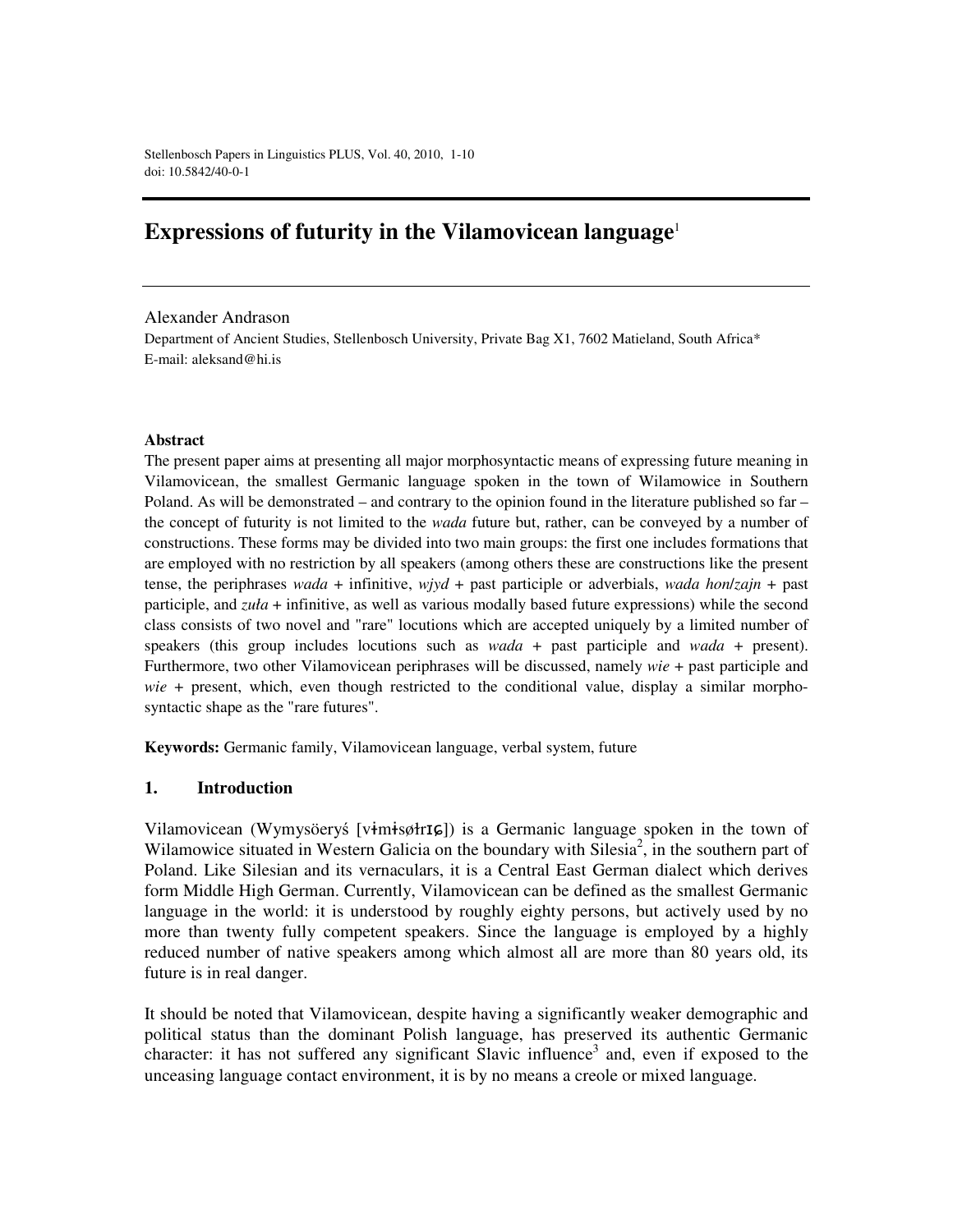In descriptions of the Vilamovicean verbal system published so far, one finds very little dedicated to the future tense and the expressions of the futurity. According to short Vilamovicean grammar books from the beginning of the twentieth century (Kleczkowski 1920; Młynek 1907), and as maintained later in a few superficial descriptions of the verbal system (Lasatowicz 1992; Wicherkiewicz 2004), future events and situations are indicated by means of an analytic construction that resembles the German future tense with the auxiliary *werden*: *wada* + infinitive I (*wada kuma* 'will come') and *wada* + infinitive II (*wada zajn gykuma* 'will have come' or *wada hon gykoüft* 'will have bought'). No other means of conveying the future meaning are identified in the existing and extremely scarce literature. However, in light of the evidence collected by the author and Tymoteusz Król during their field work in 2008 and 2009, there is no doubt that the expression of future actions is not limited to the *wada* construction. On the contrary, the futurity may be conveyed by a number of formations, of which some can be found in other Germanic languages while others are particular to Vilamovicean. The present paper aims at enumerating all such major morphosyntactic means of expressing the future meaning in Modern Vilamovicean<sup>4</sup>. The constructions involved in expressing future meaning may be divided into two main groups. The first group includes formations that are used without restrictions by all speakers, while the second group consists of two "rare" locutions which are employed uniquely by a limited number of speakers. These two groups will be discussed in more detail in Section 2. Furthermore, two other Vilamovicean formations will be presented, namely *wie* + past participle (active meaning) and *wie* + present participle, which, even though restricted to the conditional value, display a similar morpho-syntactic structure to the "rare futures" mentioned above.

It must be emphasized that, since this is a purely synchronic study which is limited to the description of the present situation of the Vilamovicean language, the question of the foundation of the innovative futures – in itself highly interesting – does not constitute our scientific objective.

The following 19 persons, considered to have the best proficiency in Vilamovicean, were selected as informers in the current study on expressions of futurity: Kazimierz Grygierczyk (born 1913), Anna Danek (1916), Anna Schneider (1920), Elżbieta Młynarska "Milerka" (born 1921), Helena Biba "Płacznik" (1922), Anna Zejma "Luft" (1923), Elzbieta Babiuch (1923), Elżbieta Matysiak "Hala-Mockii" (1924), Helena Gasidło (1924), Waleria Brzezina "Cepok" (1925), Rozalia Hanusz "Linkuś" (1926), Stanisław Fox "Luft" (1926), Anna Fox "Luft" (1927), Helena Rozner "Biba" (1928), Helena Nowak (1928), Inga Danek (1928), Józef Gara (1929), Elżbieta Gandor (1930) and Emilia Danek (1933). Since, aside from several poems composed by Florian Biesik at the beginning of the twentieth century (and some other scarce texts), there is no Vilamovicean literature<sup>5</sup>, the field work conducted by the author seems to be the only reliable source of the contemporary state of the language.

# **2. Types of expressions used to indicate futurity in Vilamovicean**

As mentioned in Section 1, the expressions used to indicate future events and situations in modern Vilamovicean can be divided into two main groups. One group consists of forms that are employed by all the Vilamovicean speakers, and also have frequent homologues found in several other Germanic languages. The second group entails constructions that are used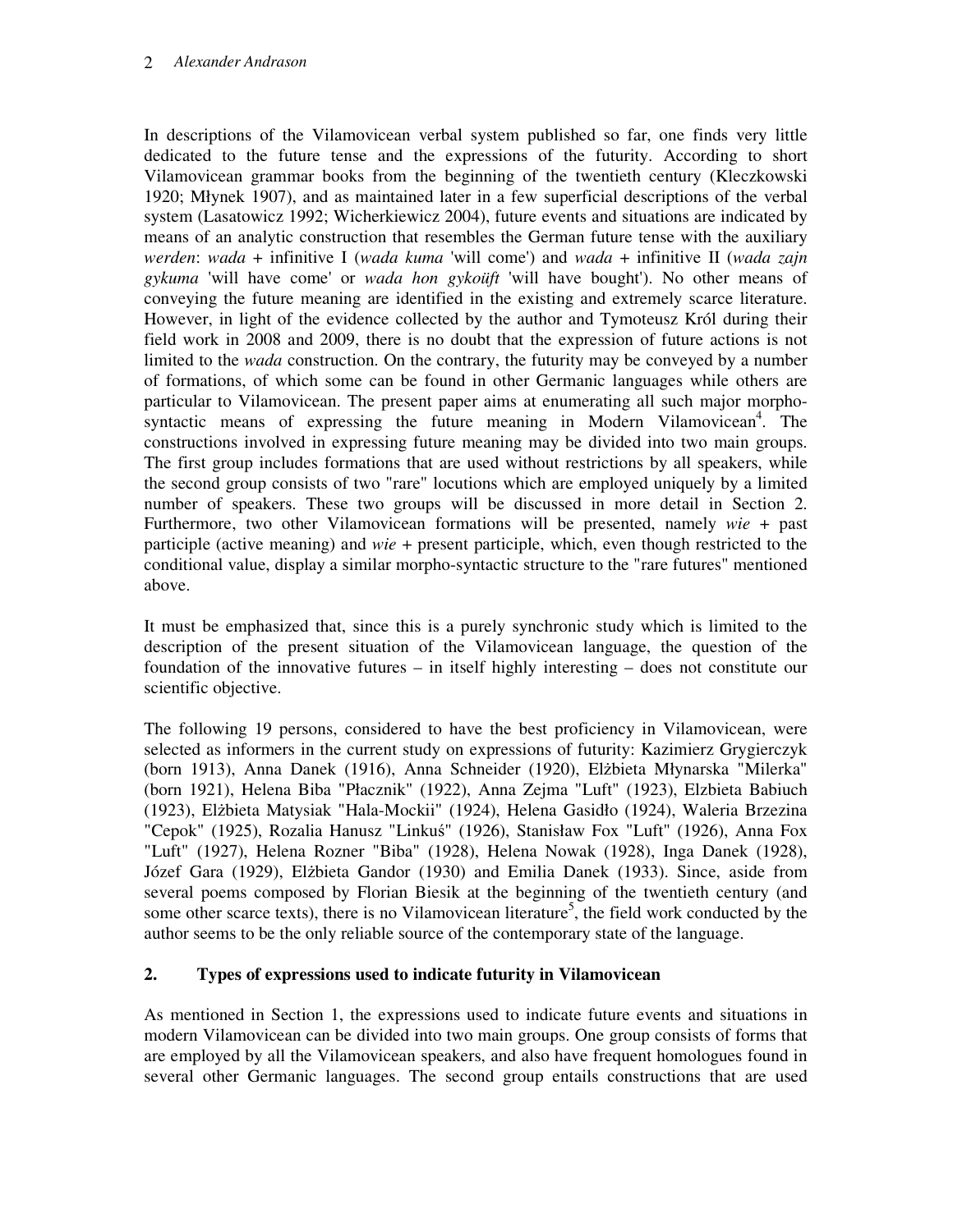uniquely by some, but not all, Vilomoviceans, of which one is the youngest active and fluent speaker (born 1933). These constructions will now be discussed separately in more detail.

# **2.1 Regular constructions**

As in other Germanic languages, future events and situations are commonly conveyed by the present tense, which of course, mainly serves to indicate present activities, both actual and general, as illustrated by sentences (1a-c). In that case, one expects to find an adverb (adverbial phrase) or some lexical and contextual elements that point explicitly to the future temporal reference, as in sentences (1a) and (1b). In some instances, the present tense may also be employed to express prospective actions that precede other future activities, thus corresponding to the category of the future perfect. This is illustrated by sentence (1c).

- (1) a. *Yhy hjy uf*<sup>6</sup> cy łaza dy gazyt y ar wajł<sup>7</sup>. I hold off to read the newspaper in a while "I will stop reading the newspaper in a while."
	- b. *Piöer tog fiöen dy kyndyn wag.* some days go the children away "In a few days, the children will leave."
	- c. *Dü wyst ny roüzgejn wen dy ny ufroümst dy goncy hyt.* you will not leave before you not clean the whole house "You will not leave before you have cleaned the whole house."

The unambiguous way of indicating future actions consists of employing the periphrasis *wada*  (*har wyt*) 'will' ('he will') + infinitive that corresponds to the German construction *werden* + infinitive. This is illustrated by sentences (2a-c).

- (2) a. *S'öwyts wysty zon<sup>8</sup> ufa film.* the evening will-you-SG watch on-the movie "In the evening, you will watch the movie."
	- b. *Mün woh krigia a pokło.* tomorrow will-I receive a packet "Tomorrow, I will receive a packet."
	- c. *Ym cwełf wyt dy züp gykoht zajn.* in-the twelve will the soup cooked be "At 12, the soup will be cooked."

The *wada* future may also be employed in a sequence representing reported speech, after an introductory past tense verb (either in the Preterite or in the Perfect), in order to express prospective events corresponding to the future past category. This is illustrated by the examples in (3) below:

(3) a. *A höt gyziöet do'a wyt dos moha.* he has said that he will this do "He said that he would do it."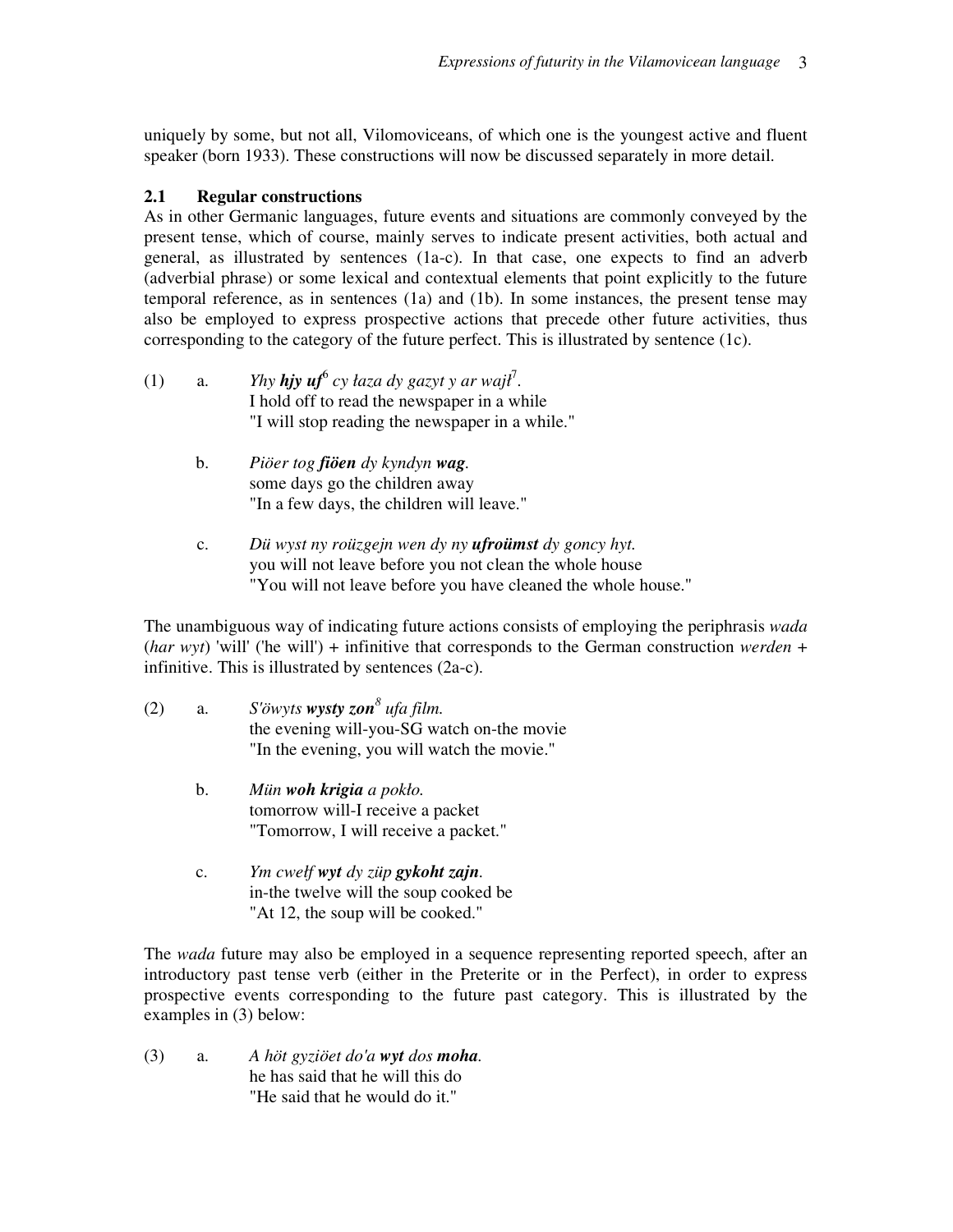#### 4 *Alexander Andrason*

 b. *A kuzt do'a wyt kiöefa s'brut.* he said that he will buy the-bread "He said that he would buy the bread."

When the verb *wada* is in the present tense and not used as an auxiliary introducing another verb, it denotes future events. In such cases the verb *wada* co-occurs with a past participle (rendering a passive meaning), a noun, an adjective, or a prepositional phrase, and renders the meaning 'will be / will become'. This is illustrated by the examples in (4). It should be noted that the third person singular form of the verb *wada* in these examples is systematically *wjyd*, instead of the form *wyt* encountered in the examples in (3) where *wada* functions as the future auxiliary. In this regard, *wada* behaves like the Icelandic verb *verða* 'become / will be': for example, the Vilamovicean sentence *Haor wjyd ym hoüs* 'He will be at home' is equivalent to the Icelandic *Hann verður heima* 'He will be at home'.<sup>9</sup> Furthermore, in sentences such as (4a) and (4b) where the  $w\dot{y}d +$  past participle construction appears, only the participles derived from transitive verbs may be employed. This means that there are no examples of phrases such as \**haor wjyd gykuma* 'he will come'.

- (4) a. *Fir draj jür wjyd dy* ś*trös gyboüt* (= *wyt dy* ś*trös zajn gyboüt*<sup>10</sup>). for three year will / becomes the street built "The street will be built in three years."
	- b. *Mün wjyd dy hyt gymöłt a gonca tog* (= *wyt dos hoüz zajn gymöłt*). tomorrow will / becomes the wall painted a whole day "Tomorrow, the wall will be painted the whole day."

The lexical verb *wada* with the meaning 'become' may, like any other main verb, form the regular future periphrasis with the auxiliary *wada*. This can be seen in the examples in (5):

- (5) a. *Zy kuza do dy kjyh wyt wada gyryht* (= *wjyd* gyryht<sup>11</sup>). they say that the church will become restored "They say that the church will be restored."
	- b. *Wymysiöejer* ś*pröh wyt nymer ny wada fergasa* (= *wjyd nymer ny fergasa*). Vilamovicean language will never not become forgotten "The Vilamovicean language will never be forgotten."

As in German, future anterior or future perfect events are expressed in Vilamovicean by means of the periphrasis *wada hon / zajn* + past participle (the German counterparts being *werden gekauft haben* 'will have bought' / werden gekommen sein 'will have<sup>12</sup> come'). This periphrasis is shown in examples (6a-d):

(6) a. *Y ar wajł wo yhy hon dy kyh ufgyroümt.* in a while will I have the kitchen cleaned "I will have cleaned the kitchen in a while."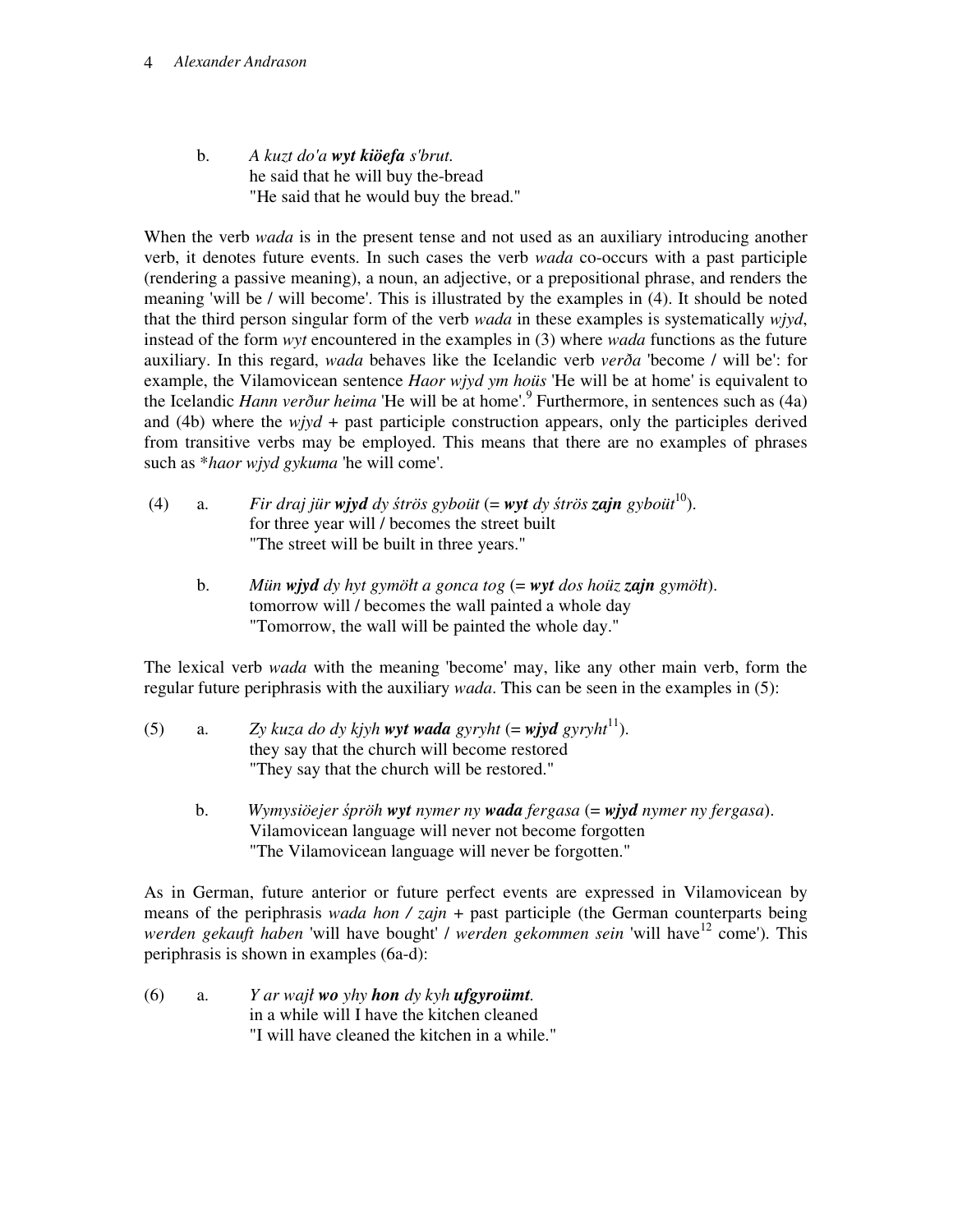- b. *Mün maj nökwer wyt hon gykoüft a oüta.* tomorrow my neighbour will have bought a car "Tomorrow, my neighbour will have bought a car."
- c. *Wen yh s'mytagasa wo'h hon koht, woh abysła rün.* when I the-lunch will-I have cooked, will-I a-little rest "When I have cooked the lunch, I will rest a little."
- d. *Wen haor wyt zajn gykuma, woh jum hyłfa.* when he will be come, will-I him help "When he has come, I will help him."

However, it should be noted that the simple *wada* future may also introduce future events that precede other prospective actions. In other words, it can function as a future perfect as illustrated by the examples in  $(7)$  (cf. also  $(1c)$  for an example of the present tense in this function):

| (7) | а. | Wen wyt kuma der nökwer, to wo'h um ziöen dy byst ny.             |
|-----|----|-------------------------------------------------------------------|
|     |    | when will come the neighbor, then will-I him say you are not      |
|     |    | "When the neighbor comes, I will tell him that you are not here." |

 b. *Dü wyst ny gejn* ś*łöfa, wał dy dos ny wyst enda.*  you will not go sleep, before you this not will finish "You will not go to sleep, before you have finished this."

The future tense can also be formed with the auxiliary verb *zuła* 'shall', followed by the infinitive of the lexical verb. This formation, illustrated by the examples in (8), corresponds to the Dutch expression *ik zal* 'I shall' + infinitive and has a stronger modal (optative, volitional and generally epistemic) nuance than the constructions with *wada*.

- (8) a. *Wo jum ziöen do'a mih zo byzihia.* I-will him say that he me shall visit "I will tell him that he shall visit me."
	- b. *Yhy wo byta dy nökweryn do zy zo mer hyłfa.* I will ask the neighbor that she shall me help "I will ask the neighbor to help me."

As is the case with *wada*, the auxiliary *zuła* in the present tense may express future events introduced from an explicit past perspective. Sentences (9a) and (9b) illustrate this:

- (9) a. *Der dökter ziöet do yh zo rün.*  the doctor said that I shall rest "The doctor said that I should rest."
	- b. *Yh ho gybata dy tohter do zy mir zo oüzwo*ś*a.* I have asked the daughter that she me shall help "I have asked (or I asked) my daughter to help me."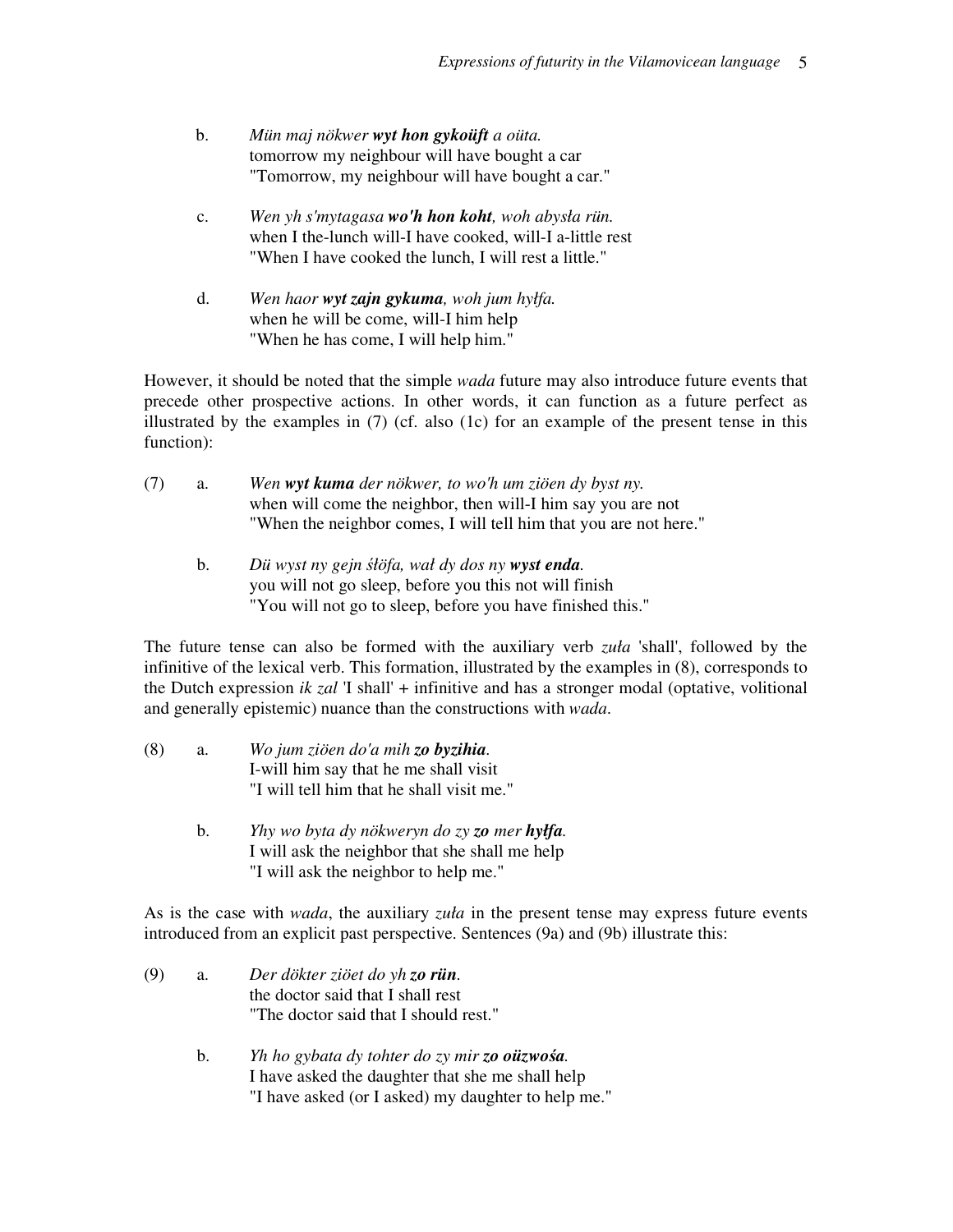#### 6 *Alexander Andrason*

The modal tone, which almost always accompanies the *zuła* future, is especially clear in the following examples in (10) where the formation expresses the idea of soft obligation:

- (10) a. *Zy zon (zuła) kiöefa orpułn.* they shall buy potatoes "They shall / should let them buy potatoes."
	- b. *A zo najkuma.* he shall come-in "May he come in / let him come in!"

Finally, there are several modal verbs that may indicate future events and are always accompanied by a clear modal tone, namely *müssa* 'must', *kynna* 'can', *wyłła* 'want to', *diyfa*  'need to, ought to, should' and *mygja* 'may' + infinitive. Some examples of the use of these modal verbs are given in (11):

- (11) a. *Yh mü fietik moha s'öwytasa.*  I must ready make the dinner "I will have to prepare the dinner."
	- b. *Konsty kuma mün* ? can-you come tomorrow "Can you come tomorrow?"
	- c. *Mün djef krigia a pokło.* tomorrow shall-I receive a packet "Tomorrow I should receive a packet."
	- d. *S'kon zajn myht hor mih łiwa*. it-can be might he me love "It can be that maybe he will love me / maybe he will fall in love with me."

In all such cases, one may also employ the explicit future tense with the auxiliary *wada*. The only difference between the examples in (11) and those in (12) lies in the fact that the latter ones indicate the futurity in an explicit way, while the former also allow for the present (both actual and general) interpretation.

- (12) a. *Yh wo müsa fietik moha s'öwytasa.* I will must ready make the dinner "I will have to prepare the dinner."
	- b. *Wysty kyna mün kuma?* can-you can tomorrow come "Can you come tomorrow? / Will you be able to come tomorrow?"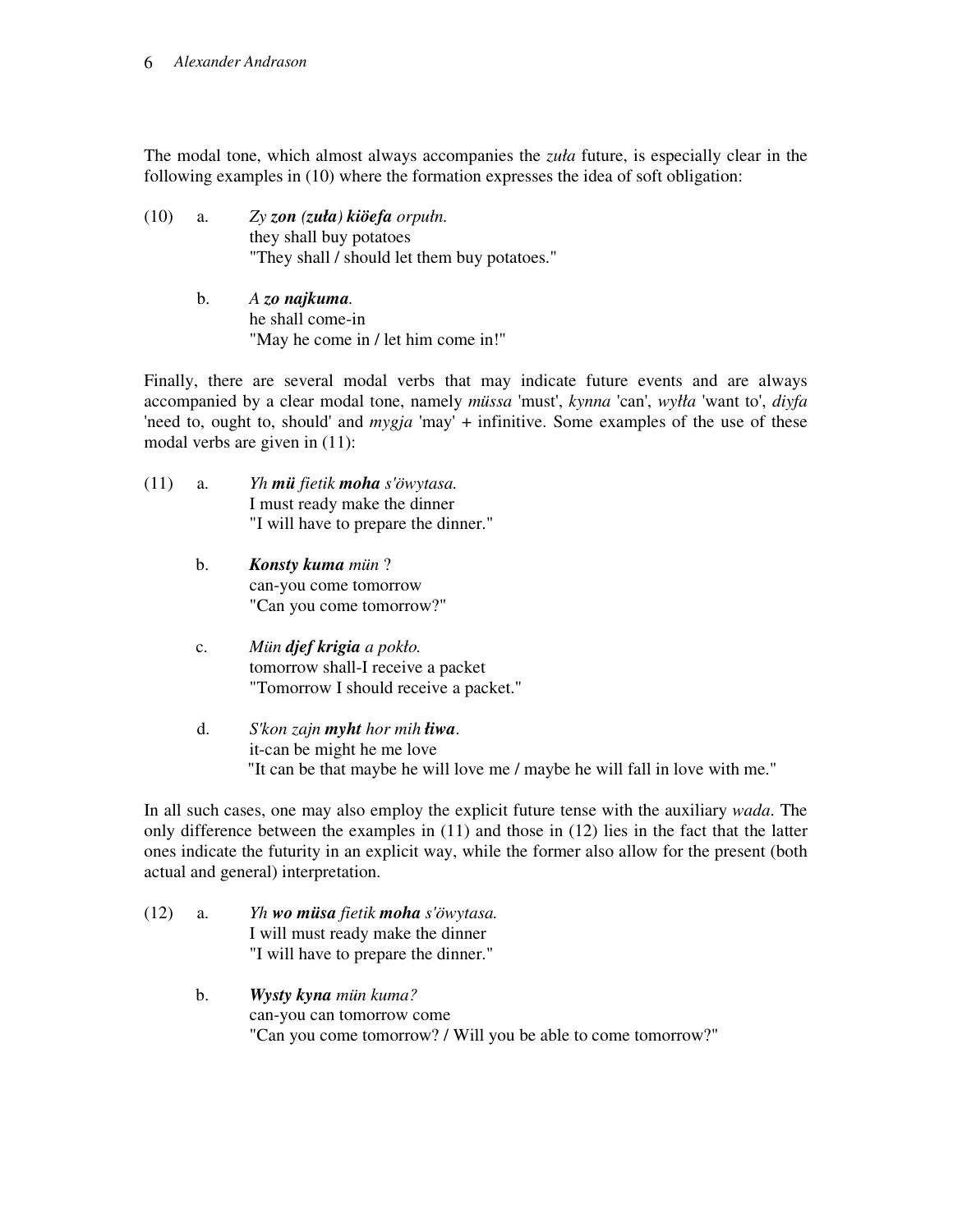- c. *Mün wo diyfa krigia a pokło.* tomorrow I-will shall receive a packet "Tomorrow, I shall receive a packet."
- d. *S'kon zajn wyt hor mygia mih łiwa*. it-can be will he may me love "It can be that / maybe he will love me."

Finally, it should be observed that the periphrasis with the verb *müssa* 'must' is sometimes partially "de-modalized" and denotes simple future actions introduced by verbs of asking and telling to do something. In that case, the periphrasis functionally approximates the syntactically motivated subjunctive modality (Bybee, Perkins and Pagliuca 1994). This is illustrated by sentences (13a) and (13b):

- (13) a. *Der dökter ziöet do'h mü rün.* the doctor told that he must rest "The doctor told him to rest."
	- b. *Yh ho gybata dy tohter do zy mir mü oüzwo*ś*a.* I have asked the daughter that she me must wash "I have asked my daughter to do the laundry."

# **2.2 Rare constructions**

In addition to the regular constructions discussed in Section 2.1, which are acceptable for all Vilamovicean speakers and for which equivalents may easily be found in numerous Germanic languages, the Vilamovicean language has also developed two alternative ways of conveying the future meaning. The first one of these alternative ways of expressing future meaning, corresponds to a periphrasis that consists of the auxiliary *wada* (third person singular *wyt*) and the past participle. This construction, contrary to the *wjyd* future illustrated by examples (4a) and (4b), conveys an active meaning and may be employed with intransitive verbs (see also example (16a) below). An example of such a construction is given in (14).

(14) *Yhy wo gybata dy nökweryn* (Emilia Danek, born 1933). I will asked the neighbour "I will ask the neighbour." (usually: *wo bata* 'will ask' / *wo hon gybata* 'will have asked')

The second alternative way of conveying the future meaning consists of a novel periphrasis in which the verb *wada* is used as a simple future particle and is placed before the main verb, which is inflected for the present tense. This construction is illustrated by (15):

(15) *Der nökwer höt mih gyfret op wo ferkiöef s'fald* (Emilia Danek, born 1933). the neighbour has me asked if I-will I-sell the field "The neighbor has asked me if I will sell him the field." (usually: *yhy wa ferkiöefa* 'I will sell'/ *yhy ferkiöef* 'I sell')

These two rare constructions have conditional homologues where the auxiliary *wada* in the past subjunctive tense *wie* 'would', substitutes the future with *wyt*. Consequently, the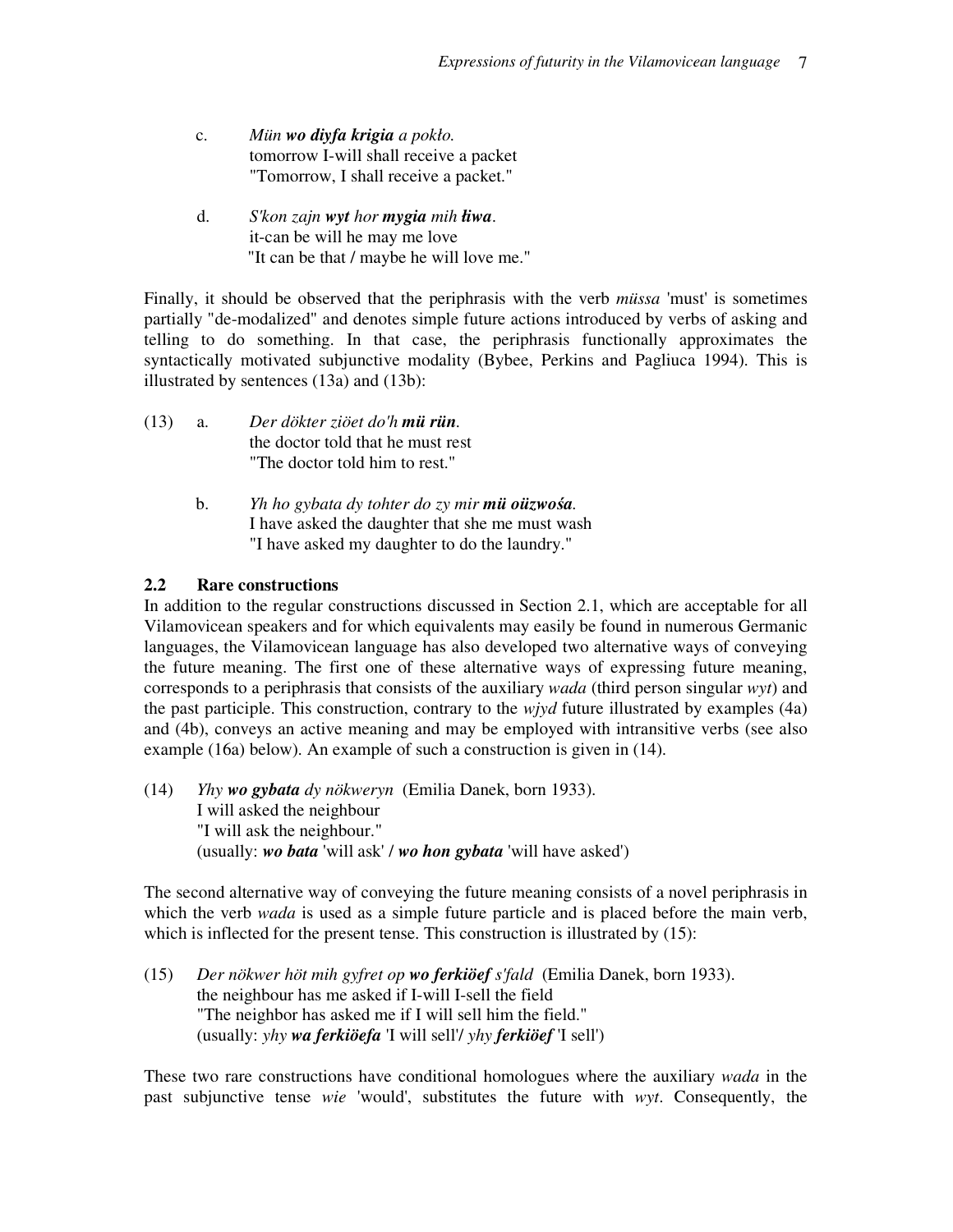## 8 *Alexander Andrason*

periphrasis *wie* + past participle provides the conditional active meaning shown in sentence (16a). In addition, the item *wie* may precede the main verb in the present tense, also imposing the conditional reading, as illustrated by (16b):

| (16) | a. | Wen dy mer dos hetst gyziöet gestyn, wie'h ju mytum gykuzt (Waleria        |
|------|----|----------------------------------------------------------------------------|
|      |    | Brzezina, born 1925).                                                      |
|      |    | if you me this had told yesterday, would-I just with-him talked            |
|      |    | "If you had told me that yesterday, I would already have talked to him."   |
|      |    | (usually: wie kuza 'would talk'/ het gykuzt 'would have talked')           |
|      | b. | Wen dy mer hetst gyhulfa cyjür, to wie'h oü der hylf (Helena Gasidio, born |
|      |    | 1924).                                                                     |
|      |    | if you me had helped last-year, then would-I too you help-I                |
|      |    | "If you had helped me last year, I would help you too."                    |
|      |    | (usually: wie hylfa 'would help' / het gyhylft 'would have help')          |

It should be noted that, among all nineteen fluent Vilamovicean speakers, only four employed the "rare" formations presented above. The rest of the informants perceived such "innovative forms" as not entirely correct<sup>13</sup>.

The various regular and rare constructions discussed in Sections 2.1 and 2.2 are summarised in Table 1 below.

|         | present tense                                                                  |
|---------|--------------------------------------------------------------------------------|
|         | <i>wada</i> $(3SG wyt) +$ infinitive                                           |
|         | <i>wada</i> (3SG <i>wjyd</i> ) + past participle (passive meaning) / adverbial |
| Regular | <i>wada hon / zajn</i> + past participle                                       |
|         | zuła + participle                                                              |
|         | müssa, kynna, wyłła, diyfa, and mygja + infinitive                             |
|         | demodalized $müssa +$ infinitive                                               |
| Rare    | <i>wada</i> (3SG <i>wyt</i> ) + past participle (active meaning)               |
|         | <i>wada</i> (3SG <i>wyt</i> ) + present tense                                  |

**Table 1**. Vilamovicean expressions of futurity

## **3. Conclusion**

In light of the evidence presented in this paper, we may conclude that the concept of futurity in the Vilamovicean language is by no means limited to the *wada* future but, on the contrary, can be conveyed by a number of constructions. All these futures may be divided into two main groups, summarised in Table 1. The first group consists of expressions which are accepted by all the informers: these include constructions like the present tense, the periphrases *wada* + infinitive, *wjyd* + past participle or adverbial, *wada hon*/*zajn* + past participle, and *zuła* + infinitive, as well as other clearly modally-based future expressions, e.g. *müssa*, *kynna*, *wyłła*, *diyfa*, and *mygia* + infinitive (cf. Section 2.1). These locutions also correspond to typical Germanic future grams. The second group consists of two expressions: *wada* + past participle (active meaning) and *wada* + present (cf. Section 2.2). These periphrastic futures are particular to a limited group of speakers and are thus significantly less frequent than the regular constructions.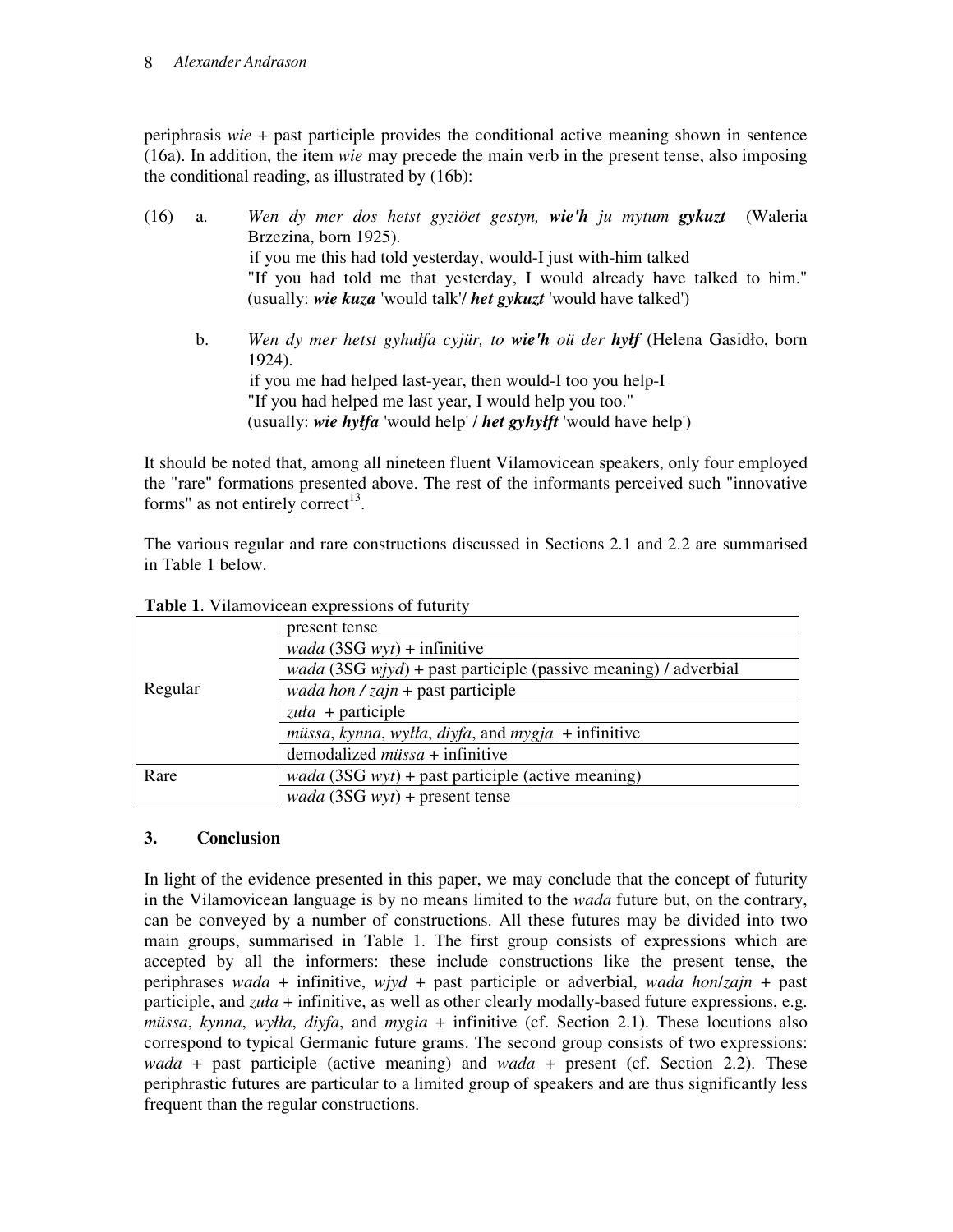\* Alexander Andrason is also affiliated with the Department of Hebrew and Aramaic Studies at the Complutense University in Madrid.

# **Notes**

- 1. Portions of the evidence provided in this paper were previously presented at a conference at the School of Oriental and African Studies (University of London) in the seminar series *Language Support and Revitalisation, Endangered Languages* on 20 October 2009.
- 2. According to the administrative division Wilamowice constitutes a part of Województwo Śląskie (Silesian Province).
- 3. In most cases, the Polish influence is reduced to lexical and phraseological borrowings.
- 4. The analysis and description of the Vilamovicean verbal system presented here form part of a wider research project led by the author in collaboration with Tymoteusz Król, that aims at writing a compendious grammar of Vilamovicean. A description of the functional properties of the Preterite and Perfect was presented by Alexander Andrason at a conference at Cambridge University in 2008 (cf. Andrason 2008b) and recently published under the title "Vilamovicean verbal system – Do the Preterite and the Perfect mean the same?" (cf. Andrason 2010).
- 5. For a review of all written records of the Vilamovicean language see Wicherkiewicz (2004). Additionally, it should be noted that some songs were recently published by Danek (2007), Gara (2006) and Dobczyński (2002).
- 6. The relevant Vilamovicean forms that convey the future meaning will be given in bold type.
- 7. The author follows the Vilamovicean spelling convention which has been proposed by Tymoteusz Król and which he has himself already employed both in the work on the Vilamovicean Grammar and in all published articles (cf. Andrason 2008a, 2008b, 2009 and 2010).
- 8. In each case, the first bold-face element is a different form of the verb *wada*. The second element in bold case indicates the infinitive of the main verb.
- 9. This means that the present tense of Vilamovicean *wada* and Icelandic *verða*, in cases where the two predicates are used as lexical main verbs with the meaning 'become', consistently has a future reading, i.e. 'will become'. Compare the Vilamovicean sentence *Haor wjyd mid* 'He will be tired' with an analogous Icelandic expression *Hann verður þreyttur*.
- 10. The sentences in brackets show an alternative manner of expressing future events which consists of employing the already discussed periphrasis *wada* + infinitive. In these cases, the expression *wyt zajn* signifies 'he will be'.
- 11. The sentence in brackets refers to the previously explained manner of expressing future events (illustrated by examples (4a) and (4b)) where the third person singular form of the verb *wada* appears as *wjyd*. In the present cases, the expression *wjyd gyryht* literally signifies 'he will be (he will become) restored'.
- 12. The expressions literally means 'will be come'.
- 13. In the case of Vilamovicean, it is hardly appropriate to speak about "correctness". It must be emphasized that there is no such thing as a standard variety of Vilamovicean. The language, even though limited to a small area and a small population, surprisingly includes some dialectal variations – this is especially evident in the lexicon.